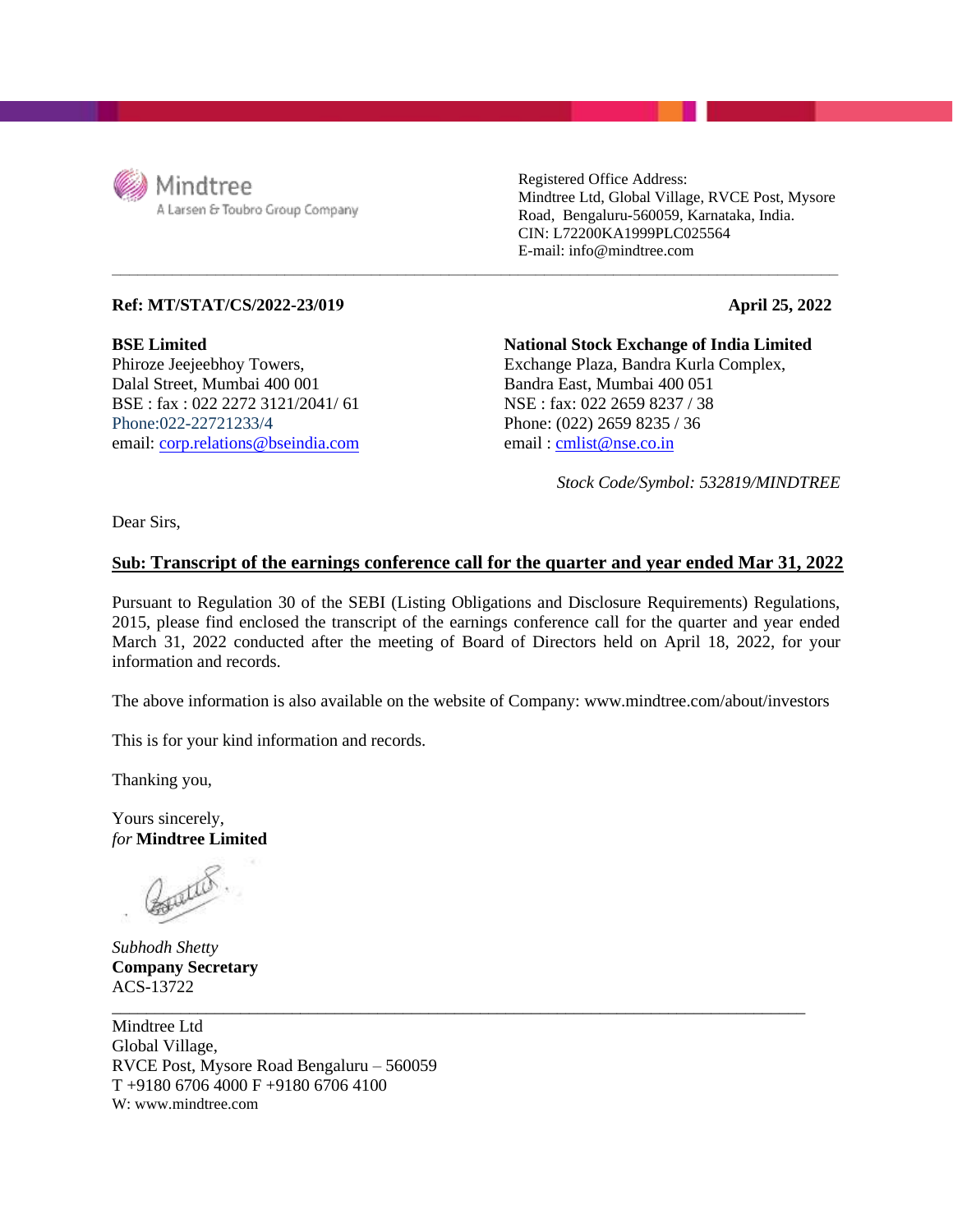

# Mindtree Limited

(NSE: MINDTREE, BSE: 532819)

Transcript of Earnings Conference Call

Fourth quarter ended March 31, 2022

April 18, 2022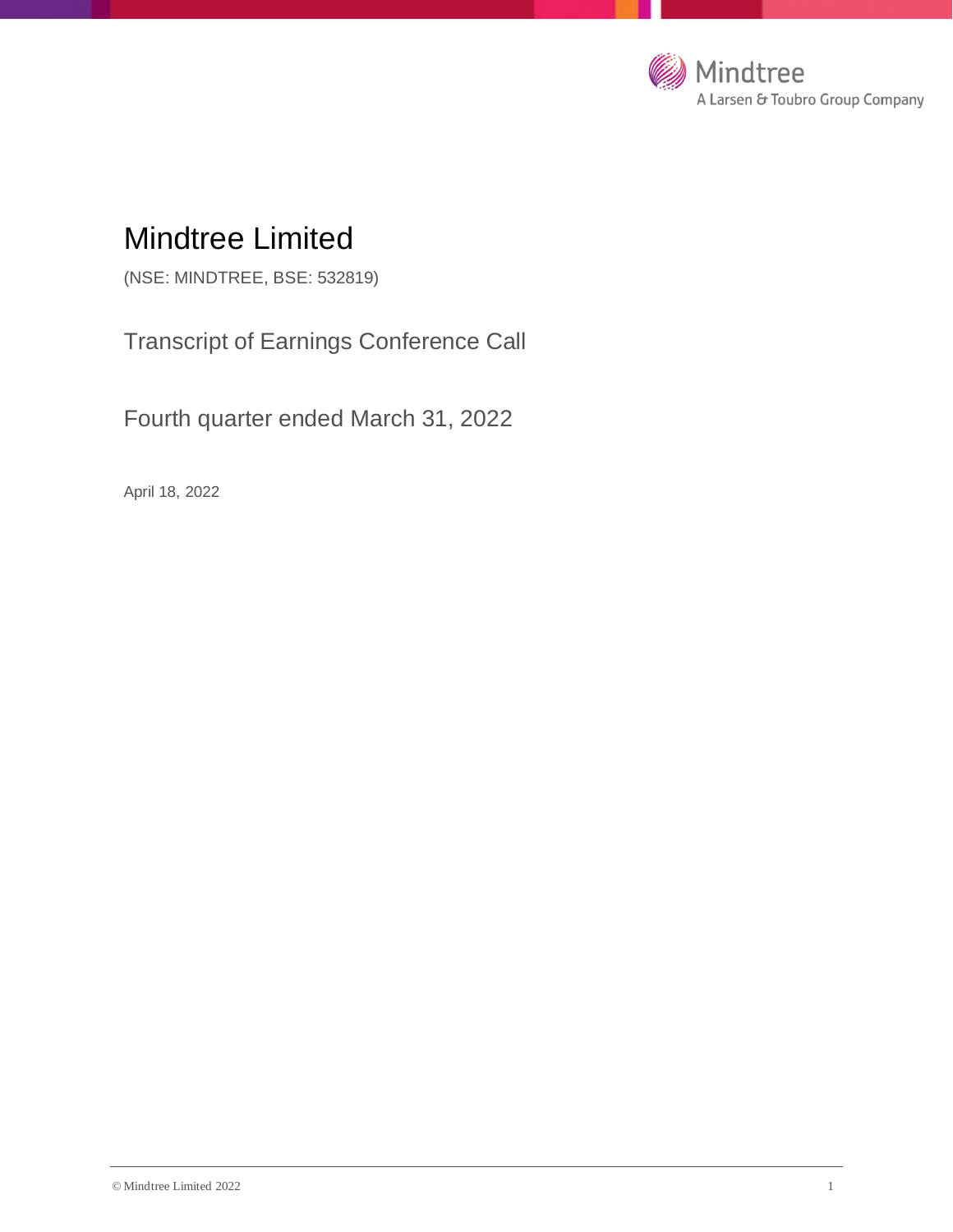

**Moderator:** Ladies and gentlemen, good day and welcome to the Mindtree limited quarter 4, FY22 earnings conference call. Please note, all participant lines will be in the listen only mode and there will be an opportunity for you to ask questions after the opening remarks. Should you need assistance during the conference call, please raise your hand from the participants tab on your screen. Please note that this conference is being recorded. I now hand over to Mr. Vinay Kalingara, Head of Investor Relations, Mindtree. Thank you and over to you sir**.**

**Vinay Kalingara:** Thanks Aditya. Welcome to this conference call to discuss the financial results for the fourth quarter ended March 31, 2022. Today, on the call we have with us Mr. Debashis Chatterjee, Chief Executive Officer and Managing Director, Mindtree; Mr. Venu Lambu, Executive Director and President, Global Markets, Mindtree; and Mr. Vinit Teredesai, Chief Financial Officer, Mindtree. We will begin with a brief overview of the company's Quarter 4 and FY22 performance, after which we will open the floor for Q&A. Before I hand over, let me begin with the Safe Harbor statement. During the call, we could make forward-looking statements. These statements are considering the environment we see as of today and carry a risk in terms of uncertainty because of which the actual results could differ from those outlined in the quarterly financials available on our website. We do not undertake to update those statements periodically. I now pass it on to DC for his opening remarks.

**Debashis Chatterjee:** Thank you, Vinay. Good evening and good morning to everyone on the call. Thank you for joining us. We are pleased with our industry-leading profitable growth in FY22. Our ability to deliver solid business outcomes even during times of momentous change, uncertainty, and disruption validates our vision, strategy, and capabilities. Our three-pronged approach of accelerating core portfolio, expanding emerging portfolio, and incubating new portfolio has helped us sustain our growth momentum, while staying ahead of the market trends and customer needs in delivering digital transformation at scale. Our fourth quarter revenue came in at strong USD 383.8 million sequentially up 5.2% in constant currency and 4.8% in USD terms. For the full year our revenue grew 31.1% and we delivered an EBITDA margin of 20.9%. Our EPS for the year was ₹100.2, a growth of 48.7% over last year. We ended the year with a healthy orderbook of USD 1.6 billion, representing a growth of 16.7% over last year. We are proud of our remarkable progress on the strategic growth levers outlined at the start of

this year - driving profitable growth, wallet share, whitespace opportunities, geographic footprint, market penetration, and hyperscaler partnerships. During the year, we added 33 new logos. With focused upselling and cross-selling, we grew the revenue share of our focus 100 accounts to nearly 90%. The number of \$20-million accounts doubled from 7 to 14. We incubated the Health industry group and acquired Industry 4.0 capabilities through Mindtree NxT. In line with our rapid growth, we expanded our presence in Germany, Finland, and Denmark, and bolstered our nearshore capabilities in Europe with a center in Poland. We also expanded our delivery footprint in India with an additional facility in Pune and our first development center in Kolkata.

Hyperscaler partnerships are vital to our value proposition. As a result of our aggressive investments in building industry-aligned hyperscaler capabilities and offerings, we achieved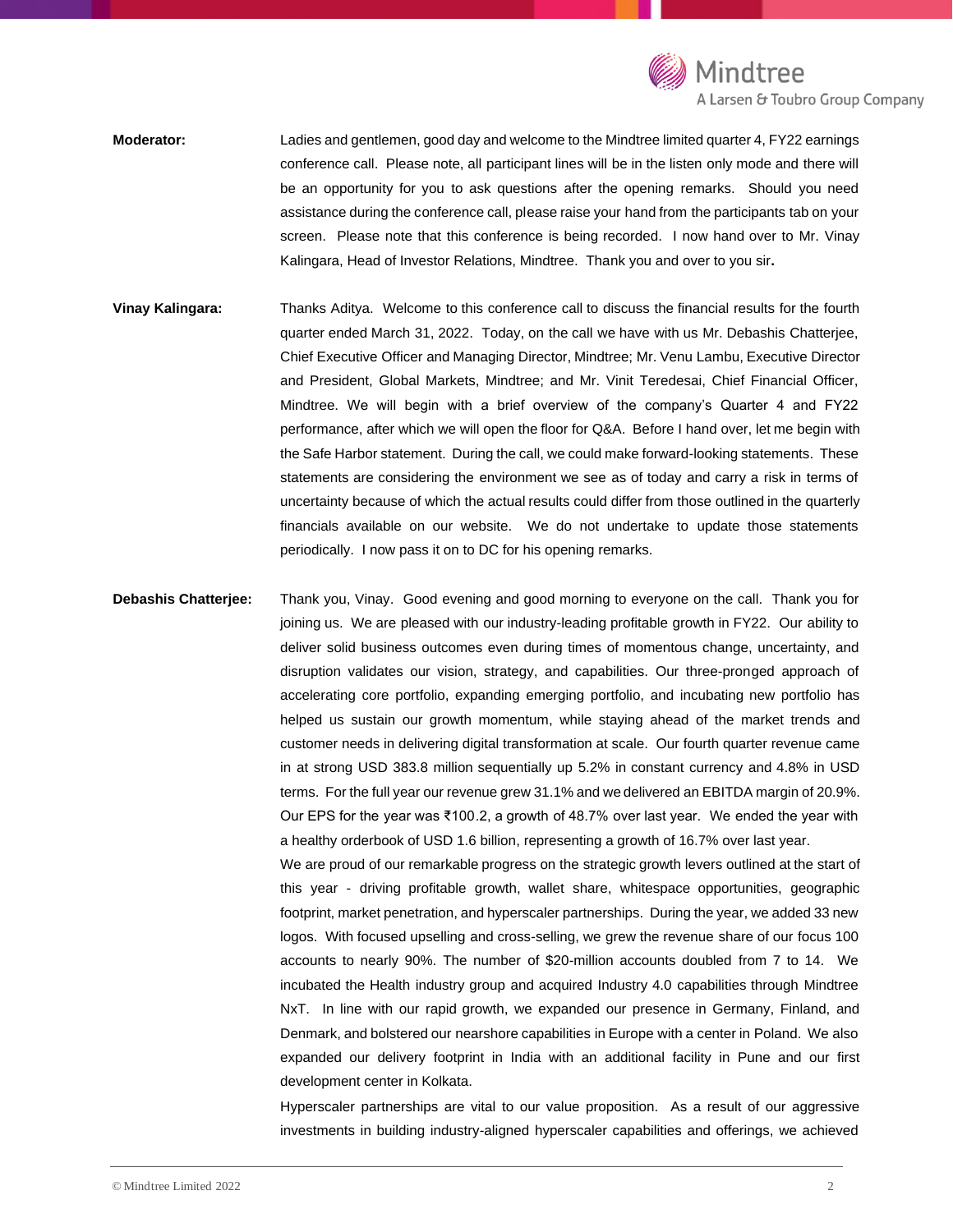

the status of ServiceNow Elite partner in less than a year, launched as many as 30 new solutions on Google cloud platform and earned advanced specializations in Analytics, AI, and Machine Learning on Microsoft Azure.

As a born digital company, we have enjoyed an edge in driving next-generation technology capabilities and innovation ahead of the curve. We have been at the forefront of delivering differentiated experiences using blockchain, AR/VR, IoT, AI, geospatial, and other cutting-edge technologies. With these technologies now forming the building blocks of the Metaverse, our innovative work provides us a natural head-start in advancing our proposition for this fastgrowing ecosystem of alternative reality. We are excited to announce that we are increasing investments in Metaverse solutions and capabilities to extend our technology and design thinking leadership into an integrated, consulting-led Metaverse offering. Complemented by our immersive technology experience center, 'Immersive Aurora', our Metaverse offering will enable customers to accelerate and optimize their transition to the meta-economy.

To us, digital transformation at scale is about delivering continuous change and value from core to edge to experience, leveraging integrated capabilities and solutions informed by a vision of the future. Our growth narrative is powered by our ability to comprehensively fulfill this mandate. For example, a growing number of our focus 100 accounts are now full-stack accounts cutting across all our service line capabilities. This speaks to our strategic relevance and effectiveness across the full spectrum of digital transformation.

We continue to see an increasing number of deals evolve into larger strategic engagements. For example, what began a year ago as a story points-based omnichannel digital transformation engagement for a large high-tech multinational conglomerate has since expanded into enterprise IT and IoT platform development across different divisions. A product development engagement that we began last year with a professional services company has quickly expanded into enterprise IT platform development in a studio model across all four of our services lines, leveraging our strong hyperscaler partnerships.

In driving more complex change-focused digital work, customers are increasingly choosing us to address higher-end needs. A multinational bank and financial services company, for example, recently partnered with us on a broad range of digital engineering, MarTech and regulatory requirements. Creating conditions for transformation to keep pace with the rapid market and technology changes is vital in the new normal. By adopting a product-centric model, we are enabling an increasing number of customers such as a large credit reporting agency and a global mobility solutions provider to align business and IT through customer and data journeys for faster innovation and time-to-market. We are actively enabling healthcare organizations across the health ecosystem to adopt the best of digital innovation and consumer centricity from digitally mature industry sectors for driving greater personalization in this age of consumerism.

Across all our industry groups, we continued to grow focus accounts, scale strategic new logos, diversify our customer portfolio, and pivot to outcome-based engagements.

Our Communications, Media and Technology business grew 5.2% sequentially and 23.1% for the full year. This growth was driven by product engineering and customization, digital marketing, selling and commerce, enterprise IT platform development, and cybersecurity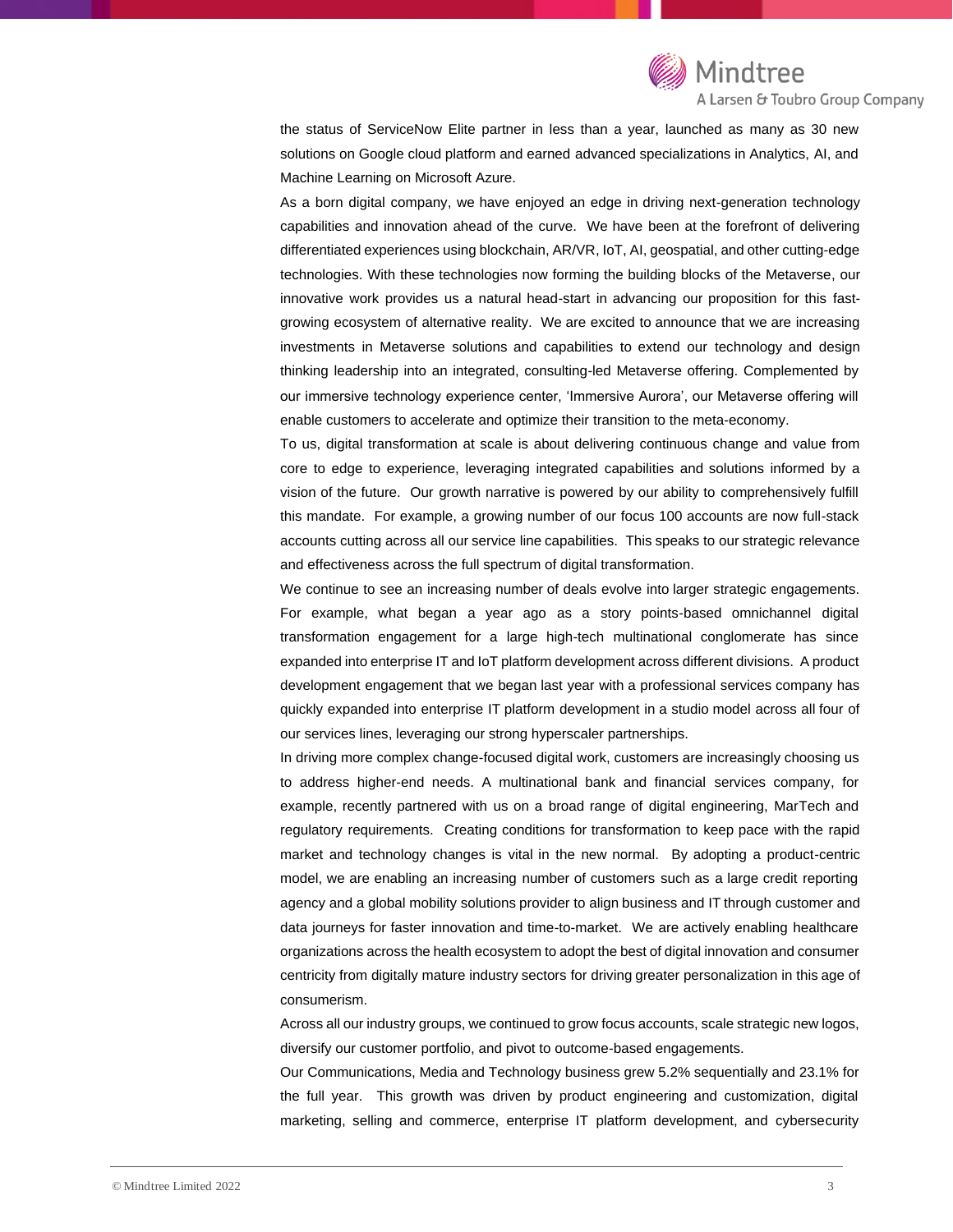

A Larsen & Toubro Group Company

services. We saw continued strength in Technology, where we helped our customers to develop and roll out innovative and intuitive products. In Communications, we enabled our customers to drive continuous product innovation and faster deployment, while the work for Media customers involved creating next-gen experiences leveraging digital technologies.

Our Retail, CPG and Manufacturing business was down 2.4% sequentially because of a ramp down in a retail account. However, we delivered a strong full year growth of 45.4% on the back of continued demand for reimagining and maximizing customer journeys and supply chains as hyper-personalized omnichannel experiences and connected ecosystems of products, experiences, and operations rose to the top of the agenda. We enabled our customers to strengthen their edge-to-experience proposition powered by real-time insights and 360-degree views of the consumer and the value chain. The imperative to innovate and scale fast has meant more deals centered around agile cross-functional, digital engineering pods.

Our Banking, Financial Services and Insurance grew 8.9% sequentially and 19.1% for the full year with marked traction in accelerating future tech capabilities, reimagining experience, modernizing the core, and driving strategic data integration programs to enable new product innovation. We are enabling customers to become more like digital natives and reimagine their businesses with newer offerings. Our integrated capabilities combined with pointed domainspecific offerings developed through partnerships have strengthened our go-to-market strategy helping us differentiate and win new logos including Tier-1 financial institutions in the US, Continental Europe, and Australia.

Our Travel, Transportation, and Hospitality business grew 9.2% sequentially and 54.6% for the full year. Our FY22 results crossed the pre-pandemic levels, driven by domain-led capabilities in customer experience, data intelligence, and core transformation offerings delivered through a product-centric model. Many of our new logos in the newer sub-sectors beyond airlines and hospitality are well on their way to becoming top clients for us. We enabled customers to reimagine and reinvent their business models to meet the connected consumer's need for seamless experiences, hyper-personalization, health and safety, and contextual offerings in an increasingly contactless world.

In its first year, our Health business contributed USD 17.3 million to our revenue for full year as our investments in building capabilities and opportunity pipeline in this vertical, together with our differentiated consulting-led approach, showed further results. In the latest quarter, we won four new logos - including one large digital transformation and product-engineering deal with a leading American health services business. We recently made a strategic investment in COPE Health Solutions, a healthcare consulting and analytics leader in the U.S., to accelerate our growth in this sector by tapping into opportunities arising from value-based care, population health management, and personalized healthcare.

In terms of geographies, during the year - North America grew 25%, Continental Europe, UK, and Ireland grew 58.7%, and APAC and Middle East grew 39%.

Among our service lines, in FY22, Customer Success grew 42.9%, Data and Intelligence grew 30.5%, Cloud grew 29.4%, and Enterprise IT grew 15.4%.

Through FY22, we deepened our hyperscaler partnerships to deliver greater market impact be it enabling a tech company to shape the future of travel, an online payment app to power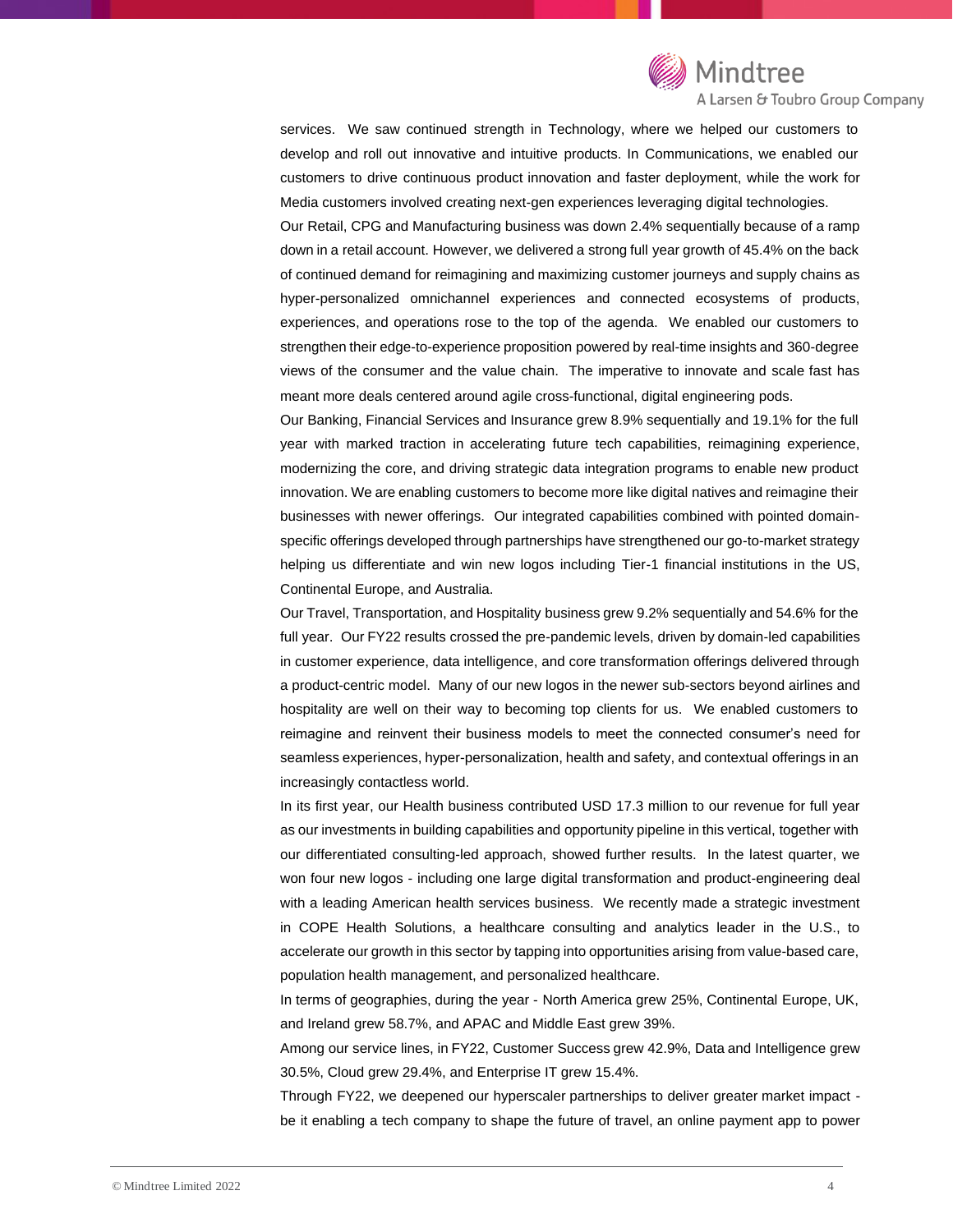

## A Larsen & Toubro Group Company

an annual exchange of \$2 billion without bank affiliations, or a sportswear manufacturer to enhance customer loyalty and retention through ecommerce. In addition to expanding our domain and technology capabilities and partnerships, we doubled down on non-linear growth opportunities led by platforms, accelerators, and consulting. For example, we launched an AI/ML-powered platform for enterprises of all scales to manage their service experience in multi-provider environments. Our Connected Operations offerings spanning assets, processes, and personnel saw a strong demand from customers looking to turn insights into actions through autonomous operations. We took a leap forward in helping enterprises transform their omnichannel customer service with our Cognitive Customer Service suite that delivers intelligent agent assistance and real-time sentiment analysis powered by applied AI. To help organizations design, build, and manage intelligent security operations, we introduced consulting services around Managed Security Operations Center.

We made aggressive investments in creating an innovation and collaboration ecosystem to facilitate the adoption of technologies such as blockchain, AR/VR, and low-code/no-code at speed and scale. Our new platform and framework-based offerings with Testing and DevOps saw increased traction. To deepen our capabilities, we created centers of excellence in areas such as digital engineering and platform operations while incubating solution groups with our existing customers. Many of these new-tech offerings are getting embedded in our current solutions and have the potential to be large deals.

Through the year, we were ranked highly in more than 75 analyst reports for diverse digital capabilities. On the supply side, we continued to augment our employee experience through more creative, agile, and personalized approaches to employee career development and change management. We are pleased with the early results of our program aimed at identifying and grooming critical talent on an ongoing basis. It is key to our 'one-size-fits-one' employee engagement and career enablement strategy, which consists of policies and processes customized to specific talent communities and includes monetary as well as non-monetary elements such as role rotations, upskilling, and workforce flexibility.

Our net headcount addition in FY22 was over 11,200 - more than six times the headcount addition in the preceding year. We closed FY22 with a global headcount of more than 35,000. Through FY23, we expect our hiring of fresh graduates to increase significantly. With our revamped training program for fresh graduate hires, including candidates starting in the last semester of their engineering program, we have already significantly cut down the time required to make early career talent ready for client projects. In FY22, our reskilling and upskilling initiatives, including key digital technologies such as AI, AR/VR, data analytics, and cloud powered nearly half of our global workforce. Following a successful launch earlier in the quarter, our returnship program for enabling technology professionals to restart careers after a break with personalized train-and-deploy model is now being scaled to the next level.

For the fourth quarter, our LTM attrition was 23.8%. Attrition continues to be an industrywide issue. We expect the situation to gradually stabilize over the next few quarters. I will now turn over the call to Vinit for Q4 and full year financial heights, Vinit.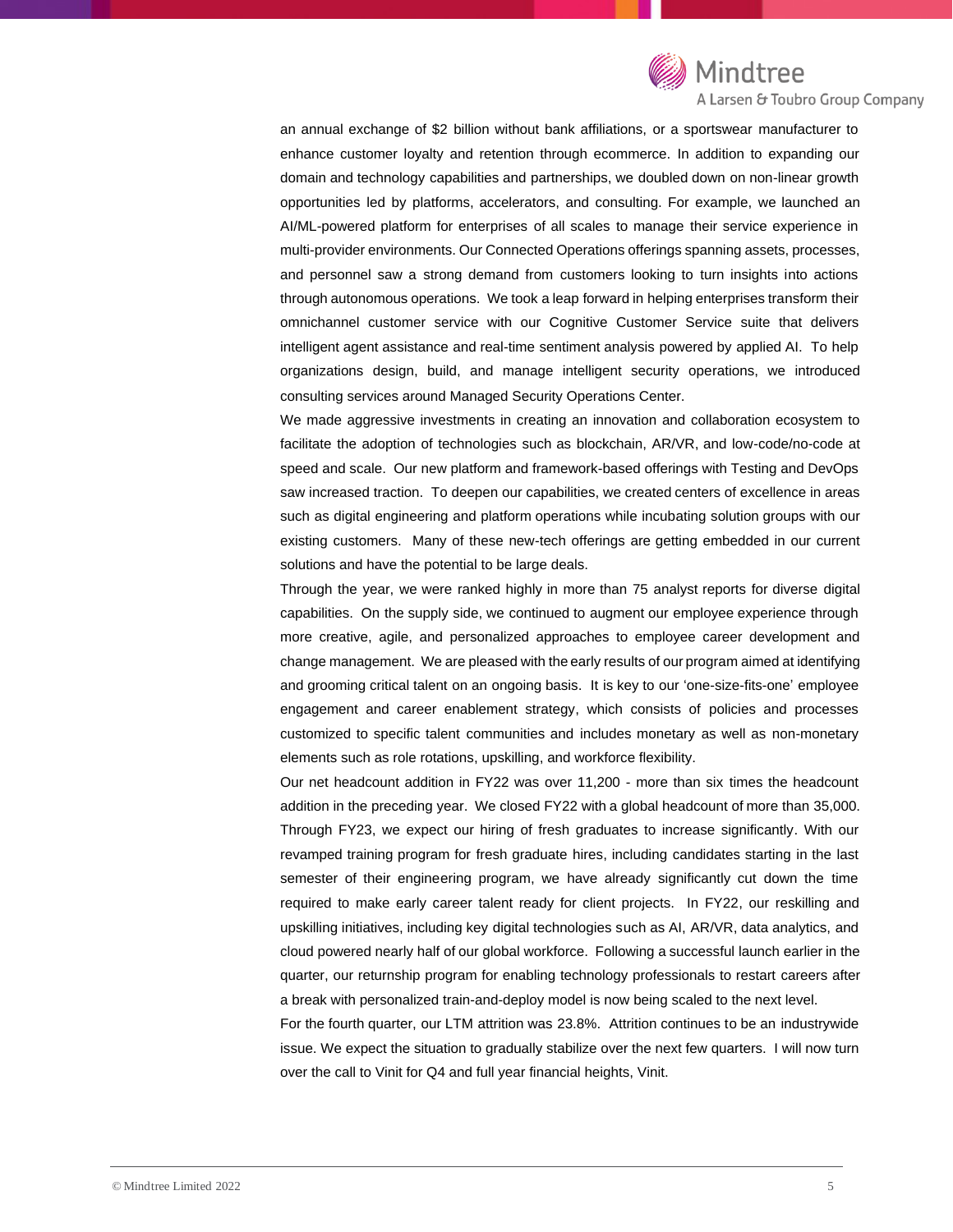

**Vinit Teredesai:** Thank you, DC. Good evening and good morning to everyone on the call. I'll begin by summarizing a few of the highlights of the quarter. Continuing our consistent performance through the year, our sequential revenue growth was 4.8% in dollar terms and 5.2% in constant currency. This is the fifth consecutive quarter of 5% plus sequential growth in constant currency. For the quarter, our reported EBITDA margin was 21% and the EBIT margin was 18.9%. PAT margin for the quarter was 16.3% as compared to 15.9% in Q3. Earnings per share was at ₹28.7 compared to ₹26.5 in Q3. The effective tax rate was 24.5%. Our DSO for the quarter was at 60 days, an improvement by 4 days. For the quarter, operating cash flow to EBITDA improved to 92.2% from 87.7% in Q3. Free cash flow to EBITDA was at 82.7% compared to 77.6% in Q3. Utilization was 83.1% compared to 81.5% in Q3. Our order book in Q4 is 390 million USD.

> Now to summarize our full year performance, we ended the fiscal year 2022 on a strong note with the revenue growth of 31.1% in dollar terms. Revenue in rupee terms grew by 32.1% crossing ₹100 billion, and with the EPS over ₹100. Our order book for the full year was 1.6 billion USD, an increase of 16.7% over FY21, and this positions us well as we enter FY23. For the full year reported EBITDA margin was 20.9% compared to 20.8% in FY21. EBIT margin was 18.6% compared to 17.5% in FY21. PAT margin was 15.7% compared to 13.9% in FY21. Absolute PAT was USD 221.6 million reflecting a growth of 47.7%. EPS for the full year was ₹100.2, an increase of 48.7% over FY21. Effective tax rate for the full year was 25.2%. As of March 31<sup>st</sup>, our cash flow hedges are at USD 1.5 billion, hedges on the balance sheet are at USD 184 million and options of USD 6 million.

> Our cash and investment balance were at all time high of USD 474.6 million. The Board of Directors have recommended a final dividend of ₹27 per share taking the total dividend for FY22 to ₹37 per share. In 2021, Mindtree received a rating of 'AA' in the MSCI ESG ratings assessment. We continue progress on ESG commitments that we have set out to achieve through 2030. In March 2022, India ratings affirmed 'IND AAA' rating for Mindtree for the second consecutive year. This is a strong recognition of our financial prudence, efficient working capital management, and governance practices. I now hand it over back to DC for the business outlook.

**Debashis Chatterjee:** Thanks Vinit. Change is playing out at a breathtaking space. Industry lines are blurring like never before. Newer businesses and revenue streams are emerging. New-age technologies are getting unprecedented prominence. The urgency to shift from legacy to cloud is pressing. Organizations are more convinced than ever that the time to become more resilient and future proof is now. Each one of these trends is creating more opportunities for us and we are continuing to strengthen our position as a partner of choice by becoming more consulting-led, outcome-focused, and global in scale.

> Our focus going into FY23 will be on delivering even greater value to customers by dialing up full-stack engagements, driving more effective sell-to, sell-with and sell-through relationship with hyper scalers, shifting from run IT to product-centric models. Elevating our edge-toexperience proposition, enabling and unlocking the competitive potential of industry convergence, and strengthening next-gen delivery capabilities for integrated solutions. We are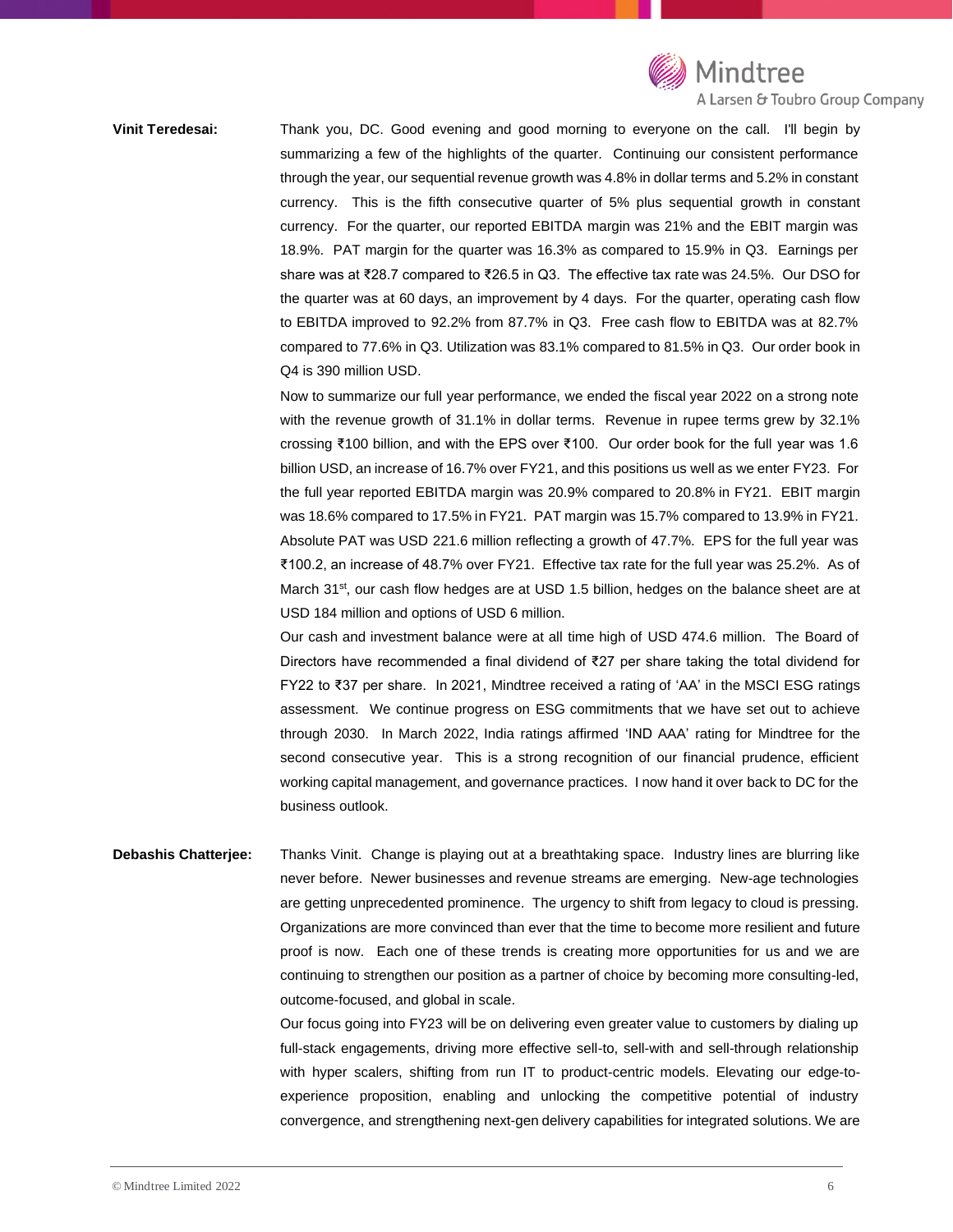

confident that our focused strategy, disciplined execution, customer trust and team diligence will support our endeavor to continue delivering industry-leading profitable growth. With that let me open the floor for questions.

**Moderator:** Thank you very much. We will now begin the question and answer session. Anyone who wishes to ask a question may raise your hand from the participants tab on your screen. Participants are requested to use headphones or earphones while asking a question. Request you to please state your organization's name before asking your question. Ladies and gentlemen, we will wait for a moment while the question queue assembles. First question is from Sandeep.

**Sandeep:** Hi, DC, Vinit and Venu, thanks for taking my question and congrats on a good set of numbers. How difficult is the manpower situation compared to what we have seen in the previous quarter, where do you see this situation moving, when will you be able to control this? That is number 1. And how much of this situation is impacting our execution as of now? So, any idea on that? And third, right now without Travel and Hospitality supporting too much, we are able to post such a good number. So, when this comes and fires for us, where do you think the growth rates will be? Do you think that FY23 could be far better than FY22 because a lot of these problems will probably resolve? Your views on these three will be very helpful.

### **Debashis Chatterjee:** Thank you, Sandeep.

First of all, as far as the manpower situation is concerned, I presume you are talking about attrition. As I called out, it is a phenomenon which is prevalent in the industry, and everybody has to deal with it in certain ways. You need to have your own strategy. We have been able to demonstrate growth, as well as EBITDA, in spite of whatever situation has existed over the last 2-3 quarters. So, we have got mechanisms to deal with it. There are various engagements that we do to try and control the attrition. As I said, the LTM attrition is still on the rise, but we are hoping it will stabilize and gradually come down over a period of time, which will help the overall situation. Having said that, I think it is also important for us to navigate through this, in terms of whatever we need to do. For example, as a company, we have increased fresher hiring. We have also launched a program called EDGE program where we are hiring a lot of B.Sc's and BCA's and helping them to not only just work, but also get a degree from BITS Pilani. So, a lot of initiatives have been launched to navigate through that and we are very confident that we should be able to manage the situation as we go along. And in terms of your other question on Travel, interestingly, we are already at a revenue beyond the pre-pandemic levels. So, the Travel vertical has done fairly well, and it has grown. If you look at the last 4 quarters growth, almost like a 10% CAGR growth. We have expanded our Travel vertical, as in, we were initially focused on mostly the airlines and the hotels, but at this point of time, we are also focused on food and beverages, surface transport, and so on. There are logos that we have closed which will also grow, in our Travel and Transport and Hospitality vertical. And it is a little too early to call out anything beyond that. But our endeavor is to have industry-leading growth even in FY23; industry-leading profitable growth. So, beyond that it is difficult to comment anything further. Venu or Vinit, you want to add anything?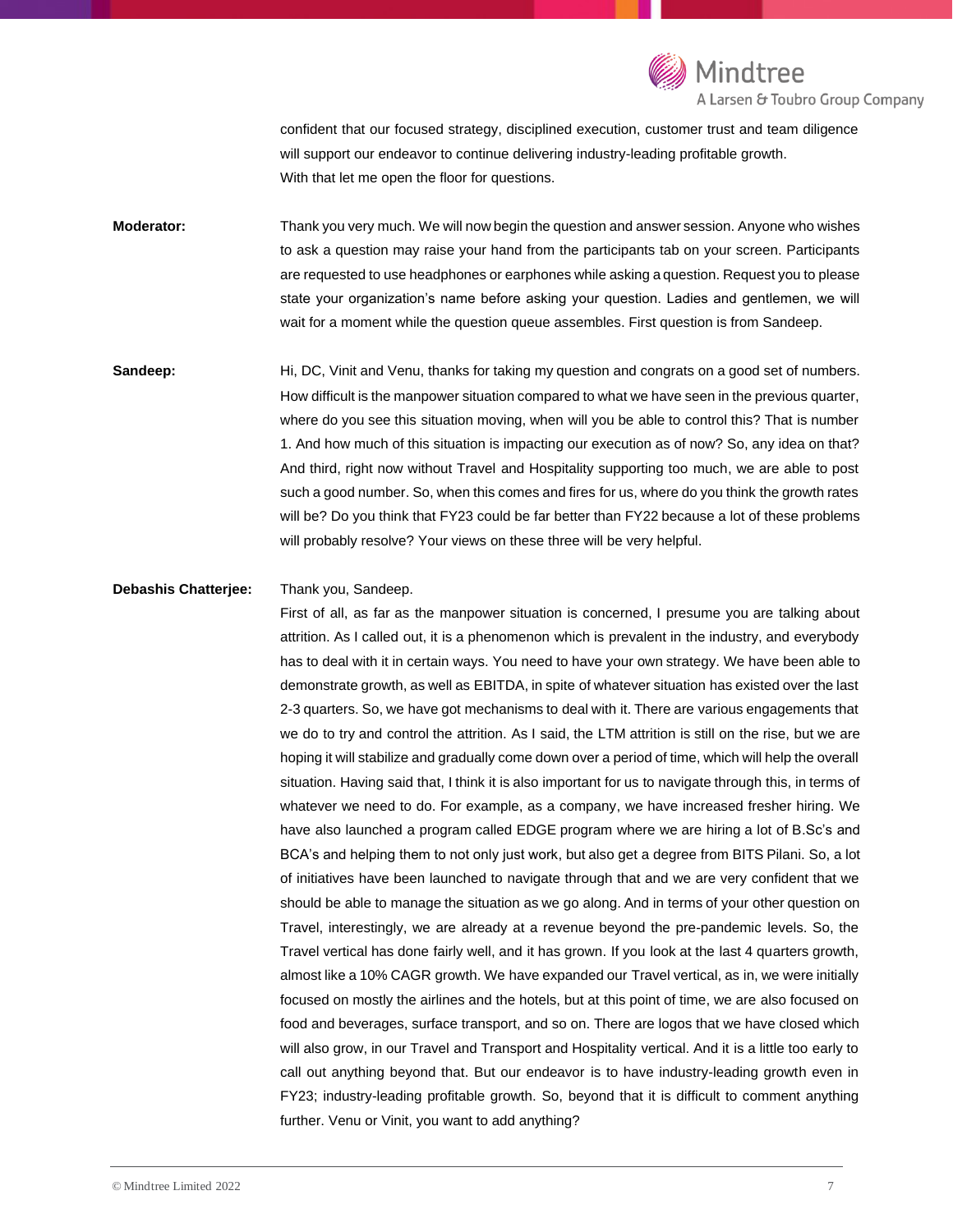

**Vinit Teredesai** No, DC, you have covered that.

**Moderator:** Thank you. Next question is from Vibhor.

Vibhor: Hello. Hi, DC. Hi, Vinit, Venu. Congrats on great set of numbers. Thanks for taking my question. Two questions from my side. The question for you, DC, is - this year we clocked 31% YoY growth, industry-leading growth. And you have guided to another industry-leading growth next year as well. So, this year, our growth was largely driven by the recovery in Retail and Travel vertical if I look at in terms of the percentage growth that these verticals reported. Going forward, FY23, do you believe the same verticals could be the driver of growth, or as we have seen in the last quarter a very strong pick up in BFSI - could BFSI also be a strong component of the industry-leading growth that we basically would be expecting next year? And my second question is for Vinit. Just wanted to check about the salary hikes for this year, what is the quantum that you are expecting, when would they be rolled out and specifically on the onsite salary cost - are they expected to be higher than before, in lieu of the overall rising global inflation? And with all that tied together do we still maintain that 20% plus EBITDA margin guidance?

- **Debashis Chatterjee:** Thanks, Vibhor. So let me just answer the first question and I will request Venu to chime in. See, as far as the growth in FY22 is concerned I think it is fairly broad-based. If you look at BFSI, it grew 19%, CMT grew 23%, of course, Retail had a phenomenal growth of about 45%. Then if you look at Travel, it had ramped down because of the pandemic, so Travel had more than 54% growth. So, overall, the growth has been fairly broad-based and from an overall future standpoint also, at a broad level we expect the broad-based growth to continue across industries, across geographies. Yeah, there will be aberrations from time-to-time, but at an overall level, I think the sentiments are fairly bullish. Venu?
- **Venu Lambu:** I agree, DC. We want to grow across all the sectors, and considering that we have the newer sectors like Healthcare, which is just coming out of its incubation period, so there is so much to grow in that. And so is the case in terms of the value we can create for Retail & CPG customers, Hi-tech, as well as the BFSI. So, it is very hard to pick which sector will grow faster but there is a demand outlook which is sort of consistent across all the sectors that we are focusing on.

**Vibhor:** Got it. Vinit?

**Vibhor:** Got it, but on the onsite level, is there any incremental pressure that we are facing because of supposedly higher global inflation which might require us to give higher salary hikes than before?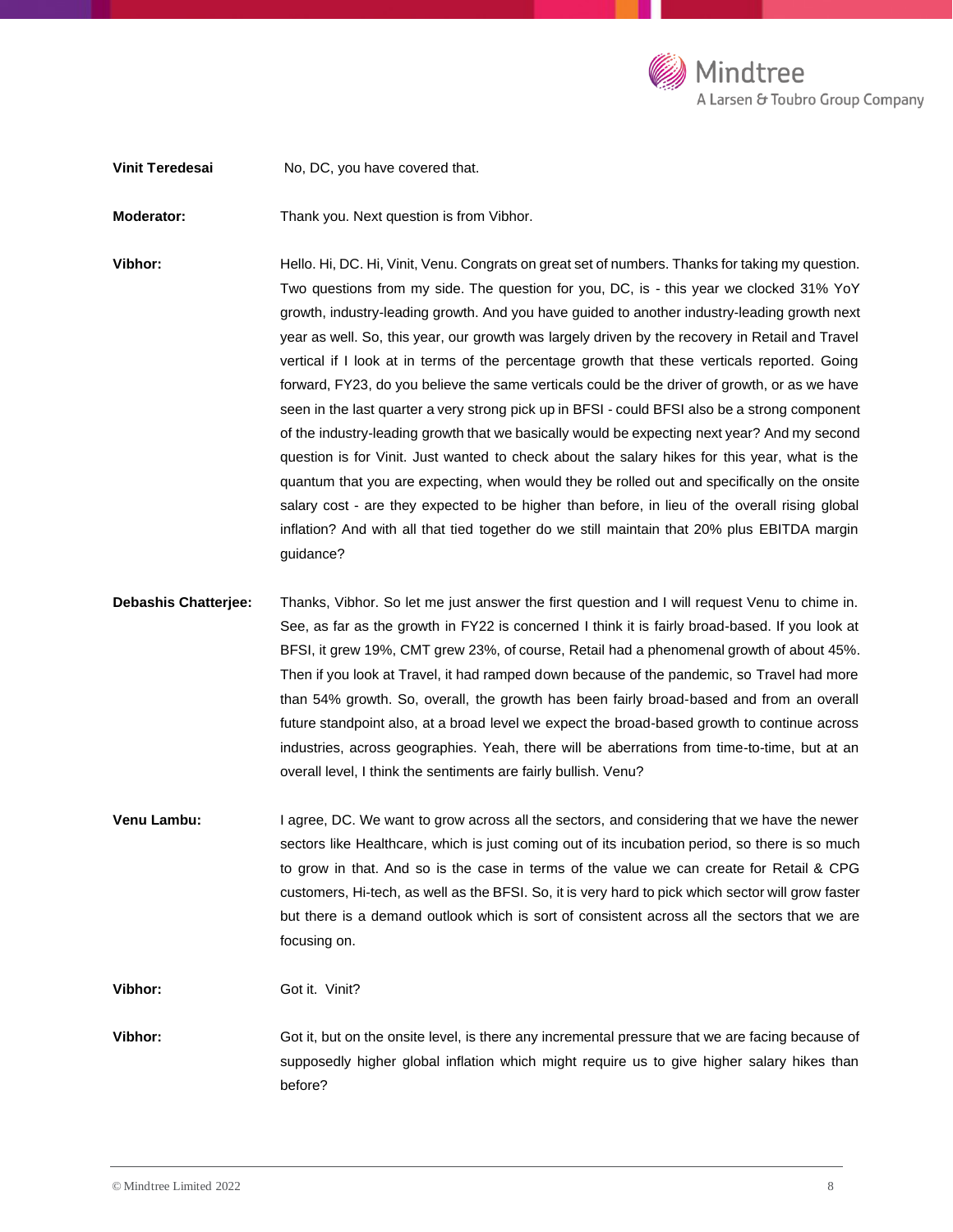

**Vinit Teredesai:** Nothing than what we are seeing differently at this point of time.

**Vibhor:** Okay, got it. Great, sir, thank you so much for taking my questions, I wish you all the best.

**Moderator:** Thank you. Next question is from Vimal Gohil.

- **Vimal Gohil:** Thank you for the opportunity. My question on demand and attrition has been answered. Just a question on cash flows. Sir, if you could just highlight your OCF, operating cash flow if I look at the operating cash flow, it has sort of dropped this time around led by higher trade receivables. Matter of timing, or how should we look at the free cash flow conversion or OCF conversion going forward?
- **Vinit Teredesai:** I think so our cash flow conversion what you are seeing for the full year is basically because we had an impact in the first quarter of this FY22. And that's what has impacted the full year. But if you look at the quarter-on-quarter, our free cash flow as well operating cash flow has improved quarter-on-quarter.
- **Vimal Gohil:** And, sir, your receivables should come down going, should normalize going forward from here?
- **Vinit Teredesai:** See, this is our sweet spot of 60 to 65 days, that's what we intend to look at it and we will try to maintain our DSO within that range.
- **Vimal Gohil:** Thank you so much and all the very best.
- **Moderator:** Thank you. Next question is from Manik Taneja.
- **Manik Taneja:** Hi, good evening, thank you for the opportunity, am I audible?
- **Vinit Teredesai:** Yes, you are.

**Manik Taneja:** Thank you for that outlook on the margin front. If you could help us understand what margin or operating levers will probably be a tailwind for you going into FY23 and what could be a headwind? And also, if you could talk about how should we be thinking about subcontracting expenses for us because in the last couple of quarters we had seen a decline there, this quarter we are seeing an increase. So, what's driving the quarterly volatility here? Thank you.

**Debashis Chatterjee:** So, Manik, the fundamental thing is that when you talk about margin, and I think I have addressed this in my previous commentaries - we have a robust program to look at margin in a very systematic fashion and look at all the levers that contribute to margin improvement. All the levers may not be firing all at the same time and all the levers may not be even applicable to all the industries or the service lines at the same time. So, the good news is that we have a good handle in terms of how we manage margins over quarters, and I think we have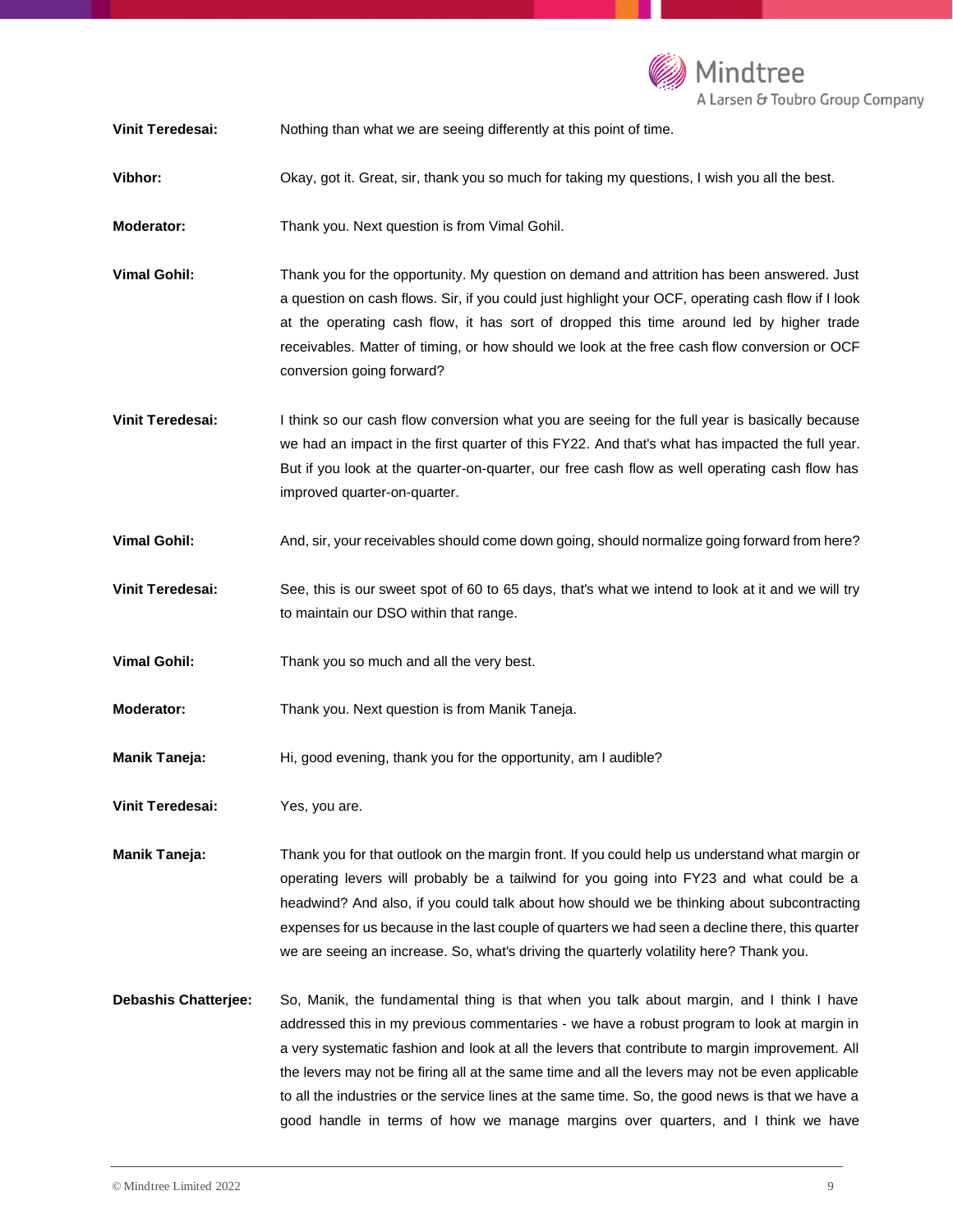

A Larsen & Toubro Group Company

demonstrated that over the last several quarters. To your specific question, in terms of headwind and tailwind, I would rather like to look at you know, there are certain levers in terms of margin where there are certain cost levers and there are certain levers which can help us in terms of revenues from our clients. For example, if you are talking about billing rates, etc., that will be something that we will consider as a revenue lever and for niche skills, etc., we do see in pockets where we are able to command a premium. So that helps, but if we look at some of the other levers which are cost levers - could be utilization, could be pyramid. Again, they will be kind of working in tandem to ensure that we can have a good control on the margin because we are also very keen to make sure that we invest in our business as we go along. Specifically, since you talked about subcons, the fundamental issue is - we get subcons because we want to ramp up some engagements in a very fast manner, in a very short time. And that's where we need subcons. And if you continue to have subcons for a longer duration in the engagement, then obviously, it will tend to dilute your margins. So, I think the way we have run our margin program is to ensure that if you get the subcons, you also get them also off at some point of time once the situation stabilizes, and you are able to replace them with FTEs. That's the normal process that we follow. I don't know whether I have been able to answer your question. Vinit, you want to add anything.

- **Vinit Teredesai:** No, I think, DC, you have covered most. 2-3 more levers I would say. In the last couple of quarters, we have been fast-tracking our 'flattening the pyramid' strategy. We have been adding 1500 plus freshers per quarter. We have also been able to ensure that many of them are able to get absorbed into the projects and get billed on a very quicker note. We do get certain premium pricing for certain niche skills. So, these are all the tailwinds that we will continue to look at. As we said, there are few headwinds in terms of operational cost like travel, offices, etc., that will at some point of time return. But we don't anticipate that they are going to come in one go and that we are going to be at the pre-pandemic levels. We are having a stringent discipline as far as travel costs are concerned, we are sort of reducing the footprint and increasing the diversity of available office options for people. So, all these put together are definitely helping us in terms of giving us that confidence.
- **Manik Taneja:** Thank you for that answer. If I can ask one more. If you could talk about, we recently made a minority investment in the US, if you could talk about the strategic rationale for such a thing. Thank you.

**Debashis Chatterjee:** Venu, you want to?

**Venu Lamba:** Sure, let me take that question. The investment that we made in COPE Health Solutions is in line with strategy that we had in terms of how can we grow our healthcare business. And one of the strategic capabilities that you need to grow the healthcare business is an access to domain capabilities. And in healthcare, COPE Solutions is pretty much focused on the payer and the provider market segment. They come with a very significant capabilities in advising customers on the business strategy, which involves applying a lot of domain solutions and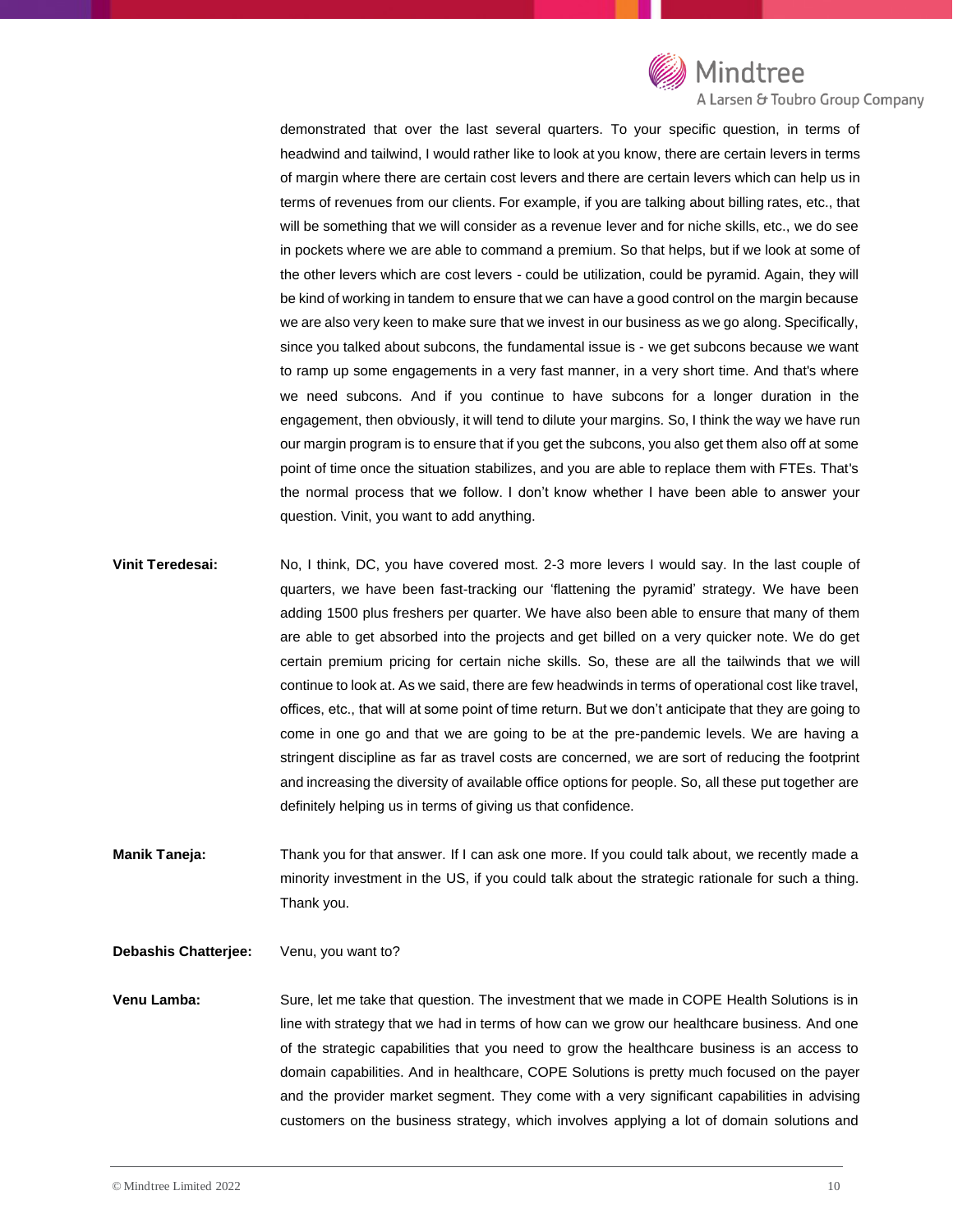

domain context. And the fact that now we have invested in that company, and we have a representation on the board, and we have a joint go-to-market defined along with them, it gives us a great opportunity to combine our technology and digital capabilities. Bring in COPE Health's domain capabilities so that we get that jumpstart into our newer sector. This is something which is used more as a springboard to get to the core of the healthcare customer base with the complementary skills of COPE and Mindtree. That essentially is the rationale why we went about, and we are already working with them in few customers as we speak.

**Manik Taneja:** All the best for your future.

**Moderator:** Thank you. Next question is from Vikas Ahuja.

**Vikas Ahuja:** Hi, thank you for the opportunity. I have only one question. Globally many companies have started highlighting cost impact led by maybe macro-based inflation in the US or maybe slowdown in Europe. Do we think the cyclical headwinds emerging could in the near-term derail what otherwise would have been a strong structural trend? Are we building in any risk around it which means our growth could be materially different from what we have achieved in FY22?

- **Venu Lambu:** I will comment about the growth and, Vinit, you can chip in with regard to the risk related to the margin and so on. As we speak today, we have a robust pipeline, which we are confident that it will continue to strengthen, and it will continue to grow in the near-term. It is very difficult when you are sitting in the beginning of the year to comment in terms of how the Q3 Q4, what will be the demand outlook in that particular quarter. But at least in the near quarter I don't see any headwind with regard to the demand or the pipeline size that we have. It continues to be robust, and we are confident of that. The second part is that whether there is an inflation problem or there is a need to access customers faster, technology plays an important role both to drive the cost saving mandate as well as to enhance the revenue maximization mandate of our customers. I think it is just that you need to have solutions and offering portfolio that can actually address both the mandates. So, if you are having those kinds of conversations with customers, I am pretty confident that we will continue to have that kind of traction going forward either to address the efficiency part or to address the change part using the digital capabilities. Vinit?
- **Vinit Teredesai:** I have nothing more to add.

**Venu Lambu:** Okay, those are the comments that I have.

**Vikas Ahuja:** Sure, Venu, also just assuming in case of no macro impact, do you think if we exclude the pent-up part in FY22, we can replicate what we have achieved in FY22 in FY23?

**Vikas Ahuja:** Sure, thanks a lot.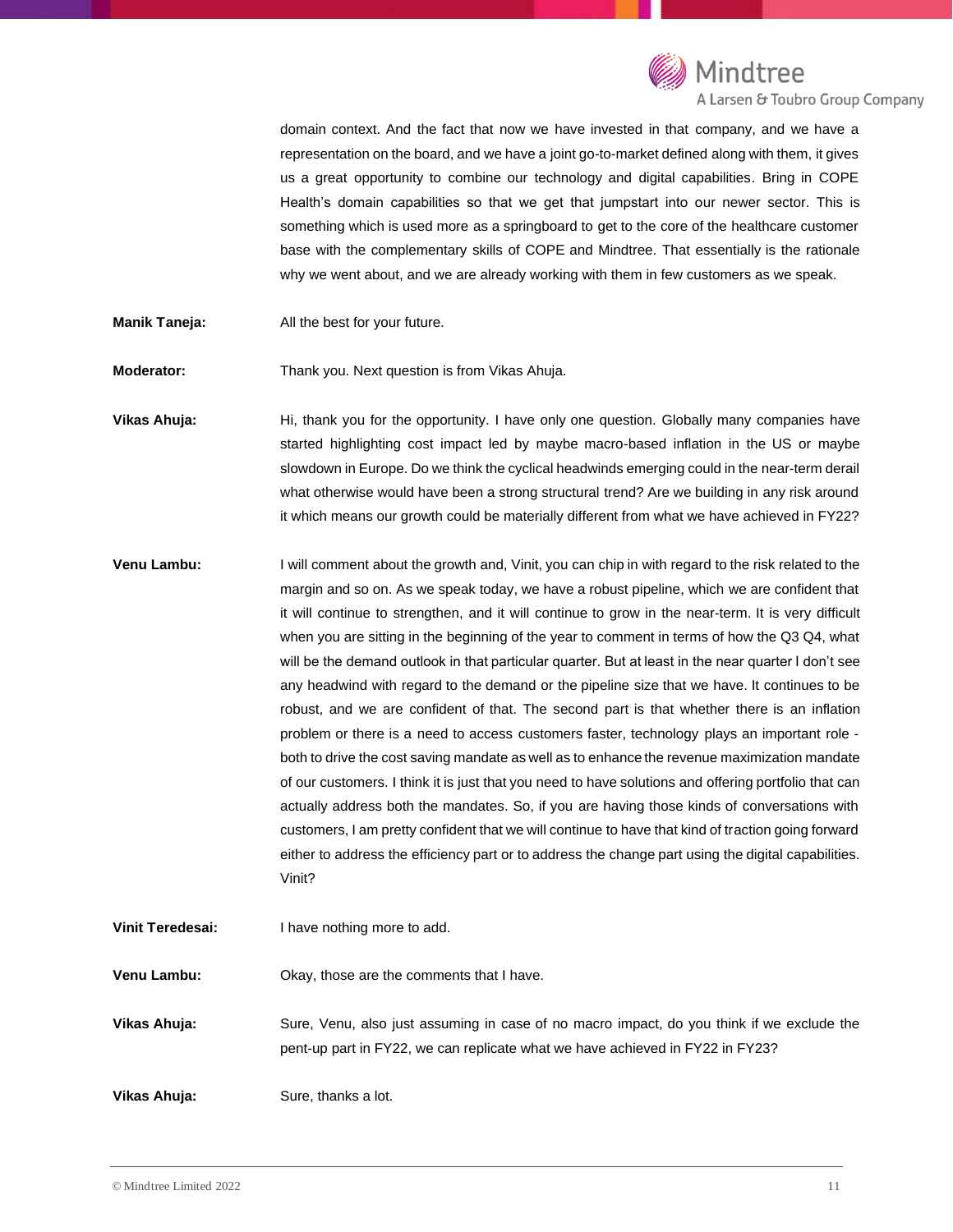

**Moderator:** Thank you. Next question is from Mr. Nitin. Yes, Nitin.

**Nitin:** Good evening. Am I audible?

**Moderator:** Yes.

**Nitin:** Great. My question is around pricing. Just wanted your thoughts on that. One is obviously existing contracts, newer contracts and obviously there are some where there are inbuilt productivity benefits. If you could just give a sense in terms of, how are you thinking about how this sort of filters through on a portfolio level, on a going forward basis. And second, considering that there is a lot of inflation-led headwinds for customers, just thinking out aloud, as we go towards the tail-end of the year, if those inflation just sort of hurt their earnings, the ability to get pricing becomes possibly a little more difficult. So how are you visualizing the flow-through of pricing into the overall portfolio. How should we think about it from a Mindtree portfolio perspective?

- **Venu Lambu:** Look, you know, there is a pricing element which is related to the niche skills and if you look at the niche skills, they are predominantly focused on helping customers to transform into digital models, right? So that means, they are essentially addressing revenue maximization mandate, right? So, if those skills are oriented towards revenue maximization mandate of our customers, there is an appetite for clients to actually pay more. But, if the skill sets are related to addressing the efficiency mandate, where you're supposed to drive the cost down either through automation, increased productivity, or in some cases, even the rates could get under pressure. As you rightly mentioned, most of the customers are facing the headwinds of inflation. They look at how much cost they can reduce in their businesses. So, I think there is going to be pressure in driving savings in the legacy or in the traditional part of the scope, but there will also be significant investment dollars coming in the digital space. I think, it's all about balancing it right within our portfolios, right at the account level and then growing it up to the sector level. If we can get that balance right with the right capabilities using our four service lines, I think, some of the headwinds that we might face with regards to the cost savings pressure, we can mitigate it by focusing more on the digital dollars that we can get.
- **Nitin:** So, just to sort of ask in a different way, so if you look at the wage inflation or the salary inflation that you could see this year, do you think whatever increase in realizations that you may see, will completely offset that or do you think it will only partially offset that? How, are you seeing it?

**Venu Lambu:** Look, it's difficult to say a like-to-like offsetting part of it. I think the wage inflations - whether it's in India or outside India, is one aspect of it and how do you manage that cost? But the pricing is more about what the customer pays you for a certain skill set. Hence, I do believe that it's not fair to start relating to the like-to-like mitigating of the cost element. But I can only say, there is an opportunity for increase in price for a certain niche skills. And it's left to us in terms of how much we play that part of the business more while balancing it out on the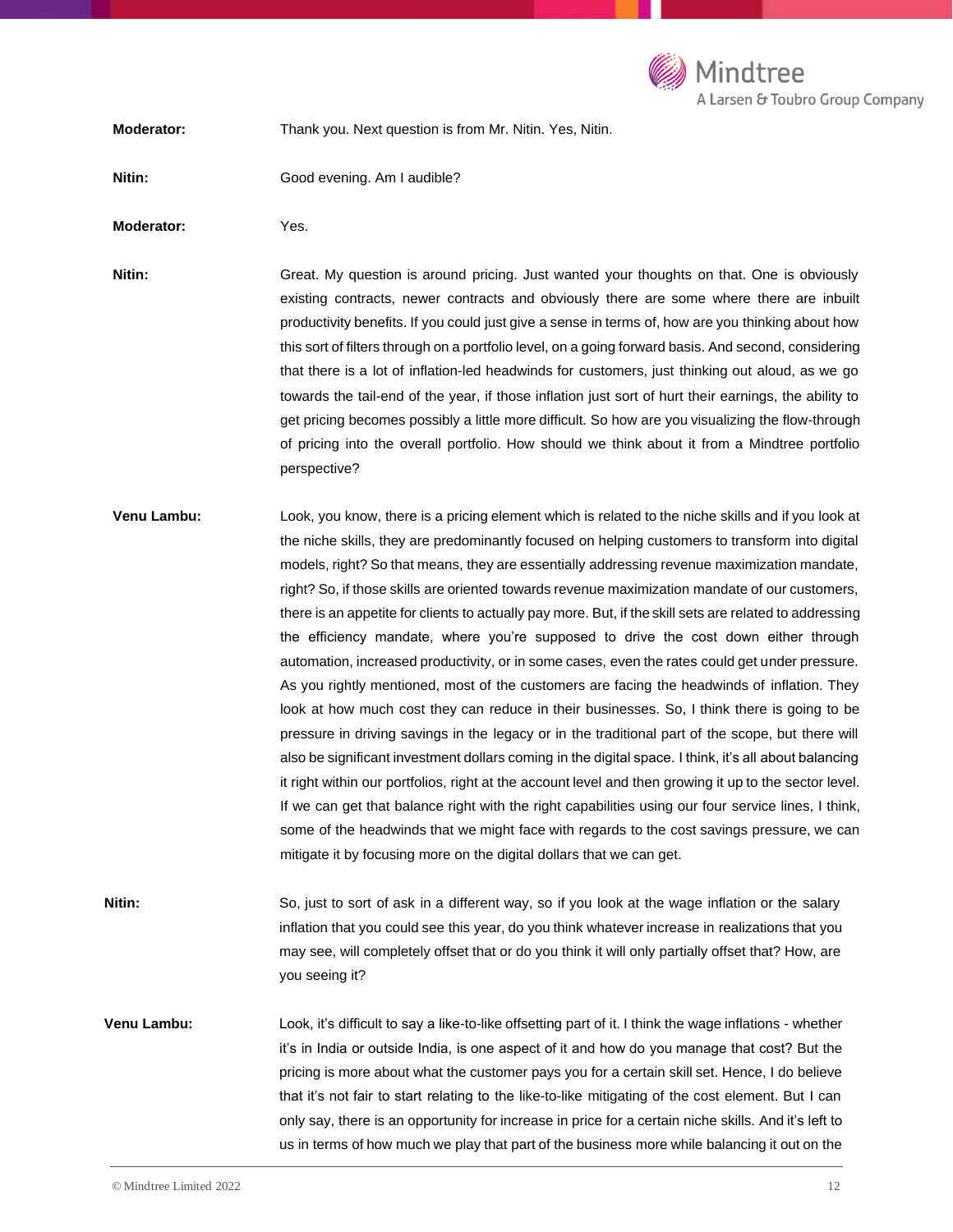

cost saving part of the business.

**Moderator:** Thank you. The next question is from Rishi Jhunjhunwala.

Rishi Jhunjhunwala: Hi, thank you. Can you hear me?

**Moderator:** Yes.

**Rishi Jhunjhunwala:** Thank you. Couple of questions. First of all, on your hiring, your headcount growth this year has been almost 47%, and it's not like it is coming on the back of under-hiring that you might have done in FY21. And, on top of that, versus pre-COVID levels, your sub-contracting expenses are also up. So, how do we meet this significant delta between headcount growth of 47% versus revenue growth which was more like at 31%? So, there's a 16% higher growth. Does it mean that for next year, unless we're going to grow substantially better, the headcount intensity will drop significantly?

- **Debashis Chatterjee:** Let me take a stab at it and then Vinit and Venu can. We all acknowledge the fact that the attrition has been one of the challenges in the last 3-4 quarters. So, what you see in terms of numbers, as you described, are just to ensure that we cover for the attrition. And, as we control the attrition, as the attrition numbers come down, I think the difference that you see over there should be also reducing. Now, that's one aspect. The second aspect is that, from a business standpoint also, there are lot of opportunities which are purely outcome-based, which are tied to business outcomes of clients. And as we do that, we should be able to also delink the headcount and the revenues to a certain extent. So that is also something that will help as we go along, to change those numbers, as you described. Vinit, do you want to add?
- **Vinit Teredesai:** Rishi, and for a section of our addition, it is also contributed because we have done a lot of fresher hiring compared to the past years. So, that is one important element that you should keep in mind. Subcontractors, as DC mentioned, is something which we sort of pick up and pick down depending upon how the requirement is. Subcontractors are typically bought into play when we have to ramp up very quickly. But a very disciplined amount of, sort of a contractor cost management, is something that we manage very well. We have a program that controls and manages costs to ensure that it is efficient on that front. And the last part is, a lot of hiring is also to ensure that we are building capacity for our demand and the pipeline that is with us. In today's market, when talent is absolutely a critical part, this is one part of the investment where we have to ensure that we have built into our numbers, so that we're able to take advantage of the growth that's coming our way.

## **Rishi Jhunjhunwala:** Sure sir. I understand the logic behind hiring. The only point I was trying to get a clarification on, was that, suppose next year you're looking at a 30% revenue growth. In order for you to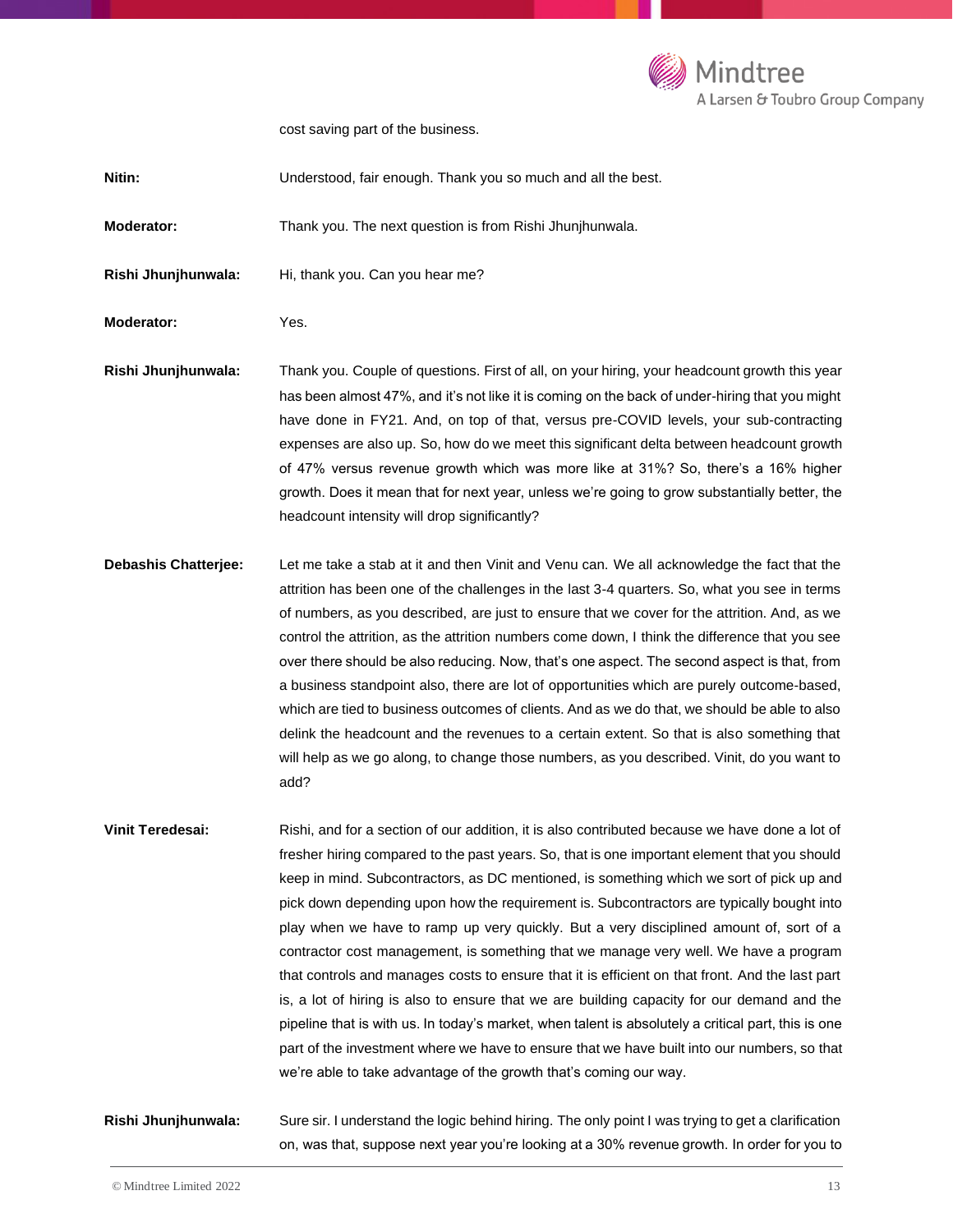

balance out the additional hiring you have done this year, effectively next year hiring will be less than 15%. Is that a right understanding?

**Vinit Teredesai:** That's not correct, because, if the growth is on the same lines as what we have delivered in FY22, then the hiring will also be in line with that. That's because, that is all from an incremental perspective of how we'll be entering the subsequent year. So, right now, hiring is always done ahead of time. So, I don't think you should correlate those two points.

**Rishi Jhunjhunwala:** Fair enough. And very quickly, your hedge book has gone up substantially. If you look at it versus 1 and 2 years ago. To a large extent, it's also a reflection of your revenue growth. But, at \$1.72 billion with a hedge rate of 82, if rupee were to remain at 76 for the next couple of years, we are almost looking like a 1,000-crore worth of hedging gains. Is that a right way to look at it?

**Vinit Teredesai:** Yes. We have also slightly extended our period of hedges from earlier 3 years, now to look at certain portion of hedges towards the  $4<sup>th</sup>$  and  $5<sup>th</sup>$  year. So, that's on a constantly rolling basis. As you know, we accelerated our hedging program in a more structured and disciplined way since the beginning of last year. So, that's what you're seeing now. What we are right now doing is only 70% of our total net exposure, that we are forecasting in the future years.

**Rishi Jhunjhunwala:** Alright. Thank you.

**Moderator:** Thank you. The next question is from Siddharth Vora.

Siddharth Vora: Hi, can you hear me?

**Moderator:** Yes.

**Siddharth Vora:** Thank you for taking my question. I also had a question around the healthy employee additions you had this quarter. It shows a number, even with that addition, we are on a higher utilization base. So, have you added more on the laterals which are getting, what you say, on the job, very fast? The kind of fresher additions you would have done for the year? What would be that number?

**Vinit Teredesai:** See, I won't specifically comment. I can tell you, when we do the hiring, we do a combination of hiring. In the last 2-3 quarters, our hiring on the freshers is roughly in the range of 1,500 plus per quarter, and that has been consistent in the last 2-3 quarters. So, you can take that as a number base and do the rest of the calculations.

**Siddharth Vora:** Sure. And in terms of employee numbers as well, your utilization at 83% has been the norm for the last 4-6 quarters. Do you expect that level to remain, or do you want to lower that?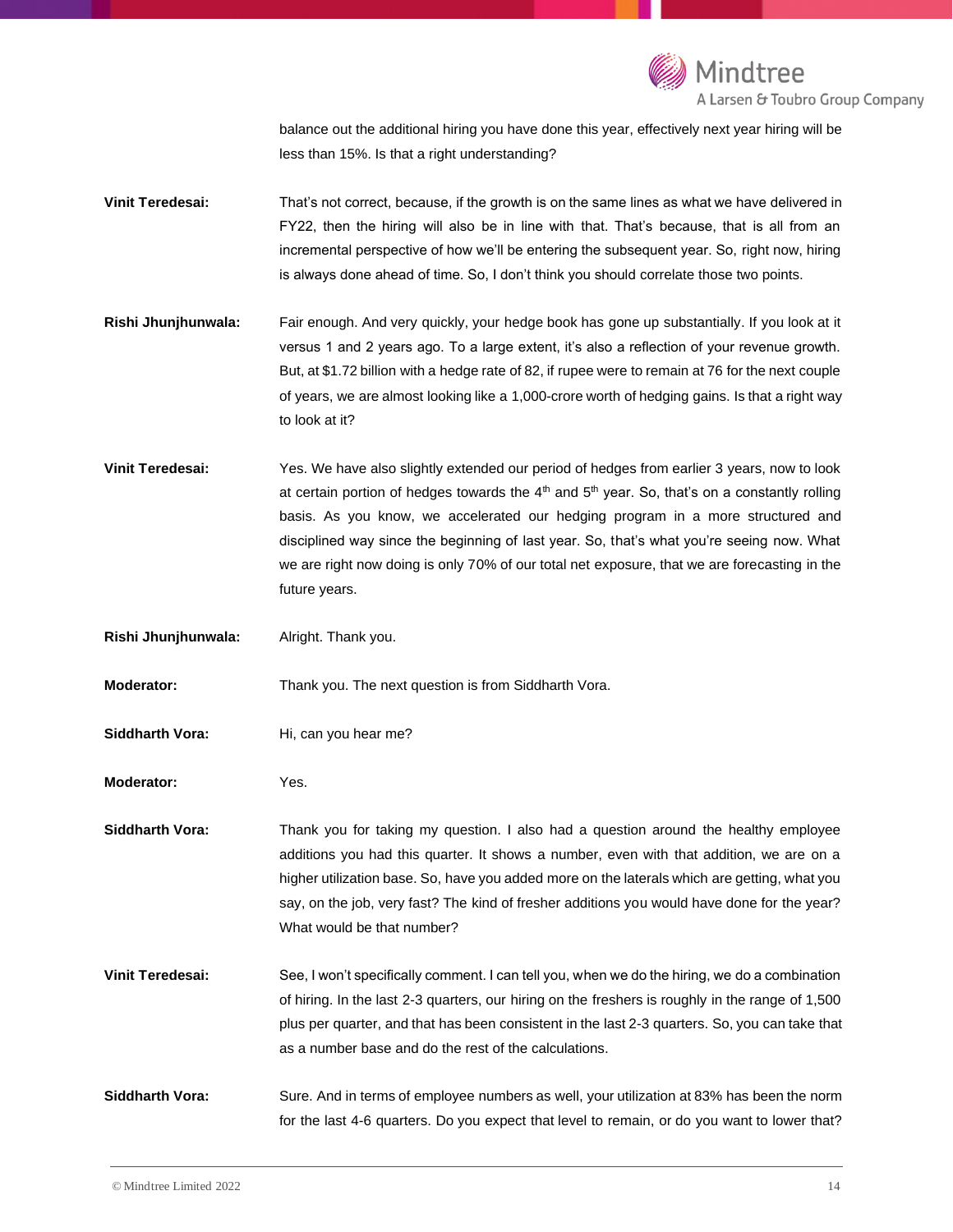

- **Vinit Teredesai:** Today, if you look at our order book to billing, that period is pretty small. So, we're able to get our people billed on a very quicker note. We are also able to get our freshers who are coming after the initial training, getting billed on a very quicker note. So, all these put together, are definitely helping us in terms of higher utilization. Ideally, our comfort level of utilization will be in the 80-82% range, so that's what we'll be looking at. And, at some point of time, that normalization will also happen.
- **Siddharth Vora:** And one more thing. So, your client buckets have seen a very strong improvement in this year. Commendable job! Is it sustainable and do you see these client mining benefits continue? Any one off over there?
- **Vinit Teredesai:** No one offs, definitely. In the last 2-3 years, we have rationalized some of the tail accounts, and that will continue as a part and parcel of our strategy. I think we have done a significant number for our tail account rationalization. At the same time, we have also added new logos and new clients, and that exercise will continue. So, our account mining strategy is definitely going to continue even in the future.
- **Siddharth Vora:** Sure. Really helpful. Lastly, even in this quarter, your efforts have continued to shift offshore and not onsite, inspite of subcon costs being there or not seeing huge deviations. Is there anything to call out over there? Is this a stable number which you will continue?
- **Vinit Teredesai:** See, at least in the initial part, we're not looking at our clients asking our people to return to offices yet; it's only in very few pockets that we're seeing that phenomenon. But I'm sure, as COVID subsides in European and other regions, there can be a potential increase in the 2nd half for people to increase. At that point of time, there can be a shift between the offshoreonsite ratio slightly.
- **Siddharth Vora:** Okay. That's it Thank you for answering all my questions.
- **Moderator:** Thank you. The next question is from Abhishek.

**Abhishek:** Hi! Thanks for the opportunity and congrats on a good execution. Just two questions. Vinit, you mentioned that your ability to convert your bookings to revenue is much better. So, should we read that our mix of short tenure deals has gone up in the past few quarters? That is one. Second is, what's the thought in terms of - our fixed price contract type has seen almost a 4% reduction and we are increasing time and material. So, what are clients doing with us? That's because, the general thoughts were that increasingly more FPP kind of work is happening. But, we are seeing a change in our contract type. So, any color there would be really helpful.

**Venu Lambu:** I think, the first question and the fixed price part are sort of inter-related. So, I'll give you general commentary and Vinit can add further to that. If you look at it, the point about having an opportunity to realize revenue at a much faster pace, from the point of order booking is coming due to the nature of this work that we do. And most of the work, if it is getting pivoted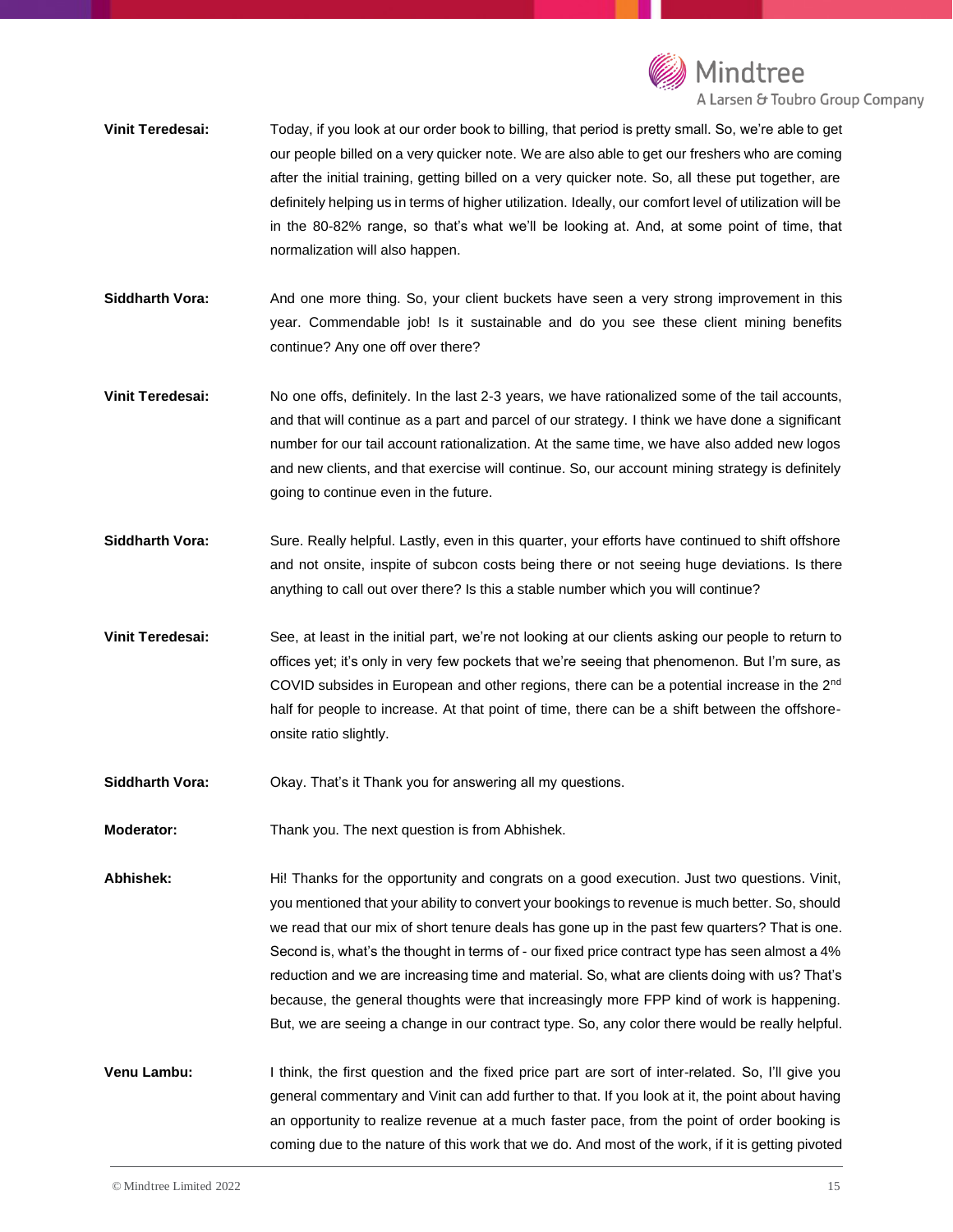

more towards digital transformation, the concept of a long-term transition that you associate in traditional IT services is not there in most of the scope. So, hence, your day 1 is essentially your revenue kickoff time, and that essentially is the context when we make a comment that we have a great opportunity and quite a few deals where we can realize the revenue at a much faster pace than you associate with a traditional deal kind of construct, purely because of the kind of digital work that involves without transition. And that is also the reason, in my view, which is leading to the fact that, when we talk about a digital transformation, you essentially have an end goal in mind. There's an end vision; that's what the customer defines along with us. But the journey is something we have to navigate together. And, when you start a journey of digital transformation, the scope at every milestone is not hard defined. It gets defined, it gets evolved as you start working towards that. That's also the reason why the customer would like to start with T&M kind of a construct. But, as the scope gets clear and it sort of attains a degree of certainty in terms of both duration and quantum of work and the nature of work, then it tends to get converted into a fixed capacity or a fixed price kind of a model. So, I thought I'll just sort of correlate to the first aspect of it in terms of why it starts in a short deal and then it ends up being a large engagement, and also the kind of contract that it involves throughout that journey.

- **Vinit Teredesai:** And, the other thing is, for us, both fixed price and T&M, we need to do a balancing act between both of them. Fixed price engagements help us in terms of getting some good margin leverage. While on the other hand, the T&M helps us in terms of – while it does help also on the margin, but what is important is it also helps us on the cash flow part of it. So, we'll like to strike a good balance between both, which will help our business in terms of growing.
- **Abhishek:** That is helpful. If I can ask a follow-up to Venu. If I look at the transaction price data that you've shared, that number as a percentage of exit revenue, it's almost doubled now. It's almost 52% versus 29% at the end of Q4FY21. Does that mean that our visibility is substantially better, at least for the next 12 months? That is one. And second, Vinit, so conversely, we have been able to maintain margins despite a drop in FPP. Would that mean that, once these short contracts become FPP, when you highlight it, that gives you an additional lever for margins for FY23?
- **Venu Lambu:** On the first question, with regard to long term visibility, it's very difficult to comment or give any steer on that for something which is 3-4 quarters down the line. But our endeavor is, one - how can we increase our book to bill ratio, how can we increase faster revenue realization against the order that gets booked, especially in the context that in the near term, we have a healthy pipeline. So, that should give you a color in terms of how we see it in the near term. But, anything 12 months, I guess, it's very difficult to comment or predict.
- **Vinit Teredesai:** See, in theory yes, fixed price contracts, as I said, does help us in terms of getting some margin leverage, but it all depends upon when and what time it comes in. But, in theory yes, what you're saying is right. Your assumption is right.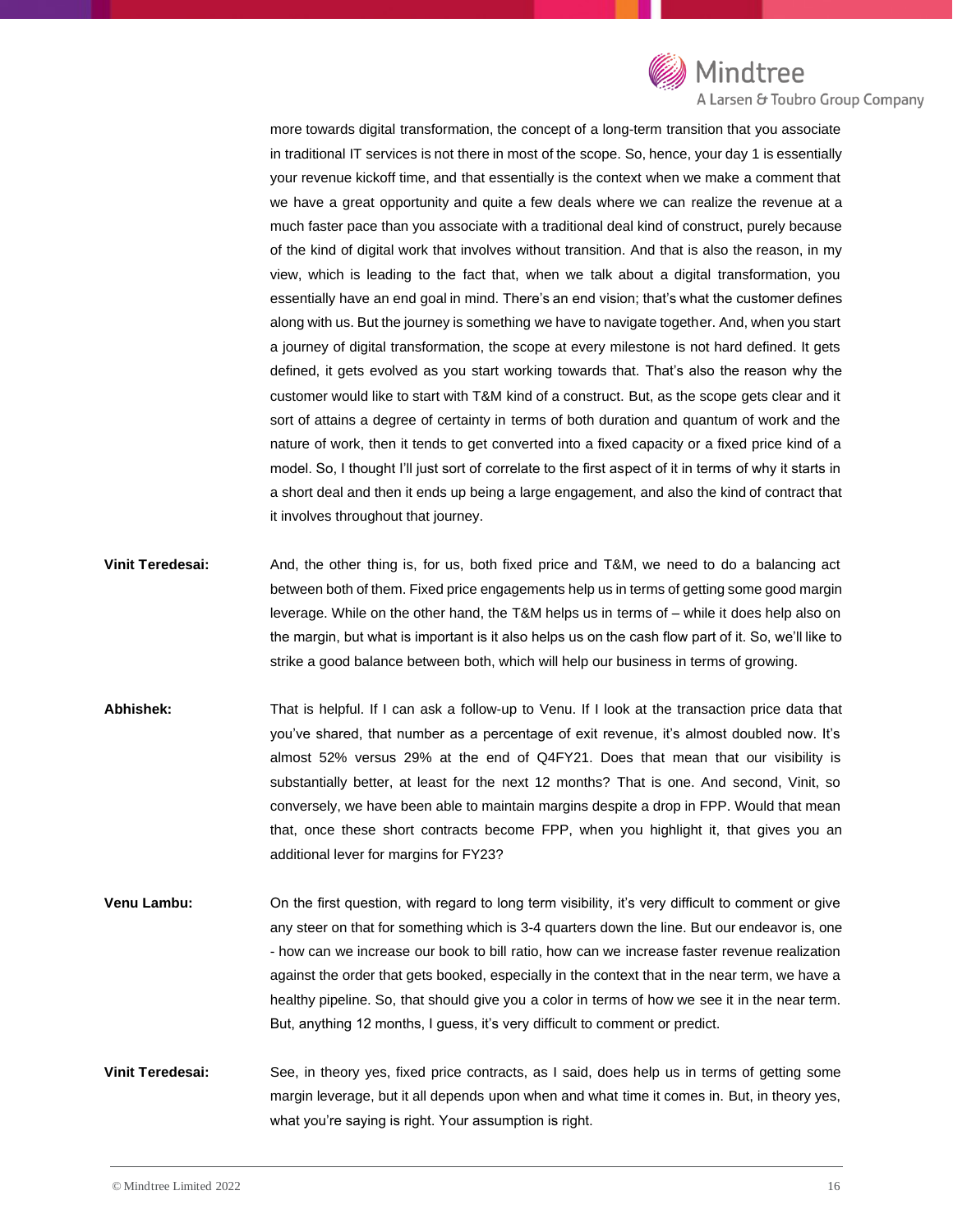

**Abhishek:** Thank you for taking my questions. Best wishes.

**Moderator:** Thank you. We'll take the last question from Apurva Prasad.

**Apurva Prasad:** Good evening. I hope I'm audible.

**Moderator:** Yes.

**Apurva Prasad:** Thanks. So, DC and Venu, you touched upon this part. But I just, sort of, wanted to get your thoughts on the short cycle deals, especially in the economic uncertainly environment. Do you see a bigger impact on the discretionary side of the spend, particularly on the customer success area? And, a part of this is probably going to get reflected in the TCV. It looks like the correlation is not as strong as earlier. So, do you see that correlation between TCV and growth breaking because of the short cycle deals?

**Debashis Chatterjee:** Let me take a stab at it. As Venu explained, when you go on a journey of digital transformation, there will be short cycle deals, but you eventually work with the client and the client has a vision and you cannot leave it halfway. What happens in a typical TCV deal is - sign up as a managed services for 3-5 years, and you have a visibility in terms of what is the revenue that can come. But, in a typical short cycle deal, once you are chosen as a digital partner for the client in terms of their digital transformation, you may be seeing the short cycle deals. But if you add 2-3 years of work that we do, it kind of translates to kind of a TCV which you did not have a view of earlier, but you have a view over a period of time. So, that's one thing which we need to keep in mind. And we watch this space very closely, and we are working with our clients also very closely. So, if there are scenarios where things do change, I think things may slow down a little bit, but that also might help in terms of getting some managed services constructs. Because clients may be again getting into the cost pressure. So, I guess what Venu was articulating and what we watch very closely, is that we need to play in both the areas. One is, how do you help in terms of making client maximize their revenues by participating in some of the transformation deals. And at the same time, we also need to keep an eye in terms of, can you participate in more managed services constructs which may be more tenured, maybe multi-year opportunities, but which will also be an efficiency play for the client. We are capable of playing in both these areas and that's where we want to leverage and that's where we need to make sure that we balance it out clearly. Does that answer your question?

**Apurva Prasad:** Yeah, that's helpful DC. And just finally, you spoke about the full-stack accounts building, focusing on that, and the product development expanding to enterprise IT scope. Any metrics that you can share around this and how this is progressing? And finally, on the top 6 to 10 client bucket declines, how should we read that?

**Debashis Chatterjee:** Well, the first thing is, as far as our strategy is concerned, we have very clearly laid out that we want to restrict ourselves to a focused set of clients and do more cross-sell and upsell. I